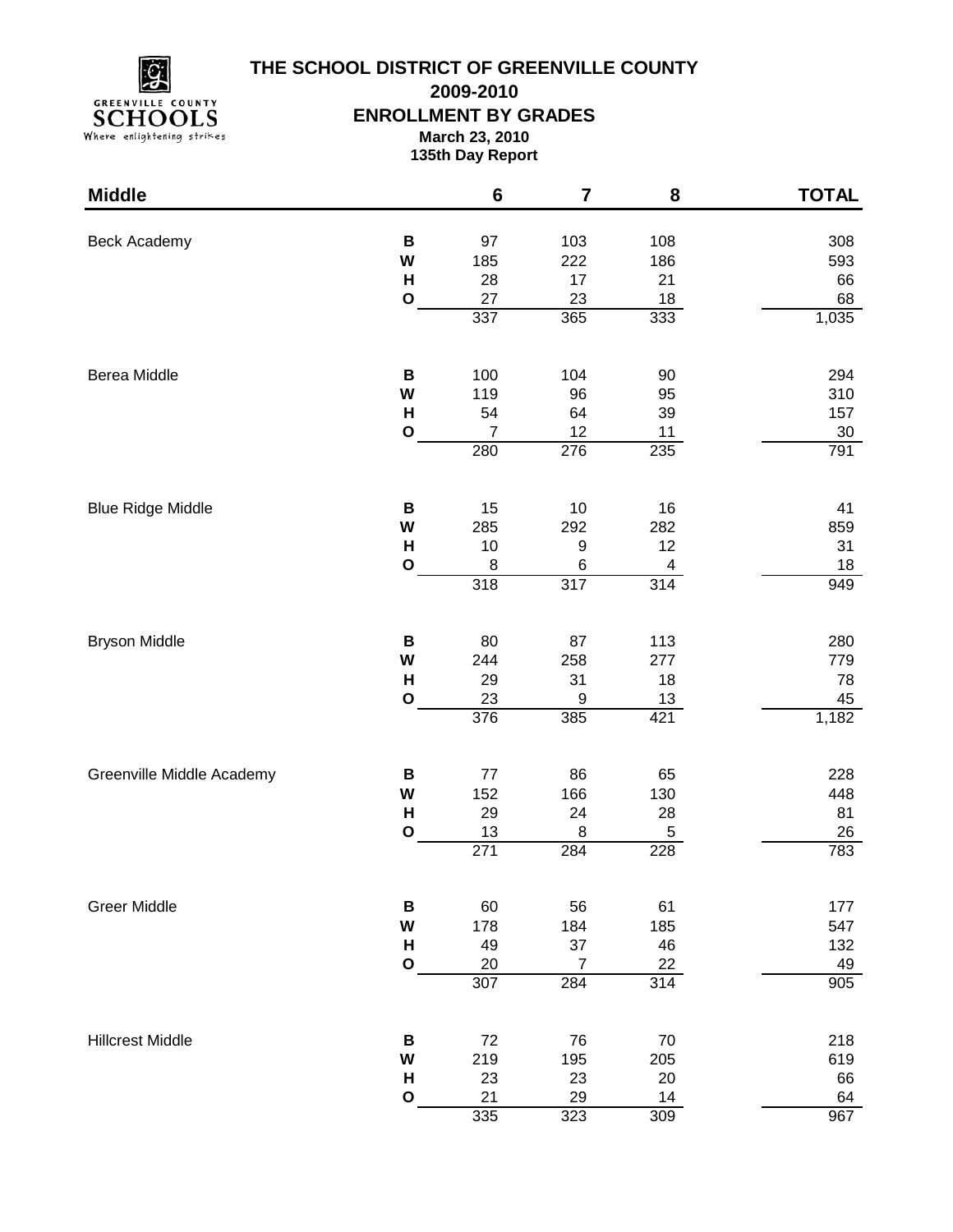

## **THE SCHOOL DISTRICT OF GREENVILLE COUNTY**

**2009-2010**

**ENROLLMENT BY GRADES**

**March 23, 2010**

**135th Day Report**

| <b>Middle</b>         |              | $\bf 6$               | $\overline{\mathbf{7}}$ | 8                | <b>TOTAL</b> |
|-----------------------|--------------|-----------------------|-------------------------|------------------|--------------|
| Hughes Academy        | В            | 151                   | 137                     | 142              | 430          |
|                       | W            | 134                   | 91                      | 82               | 307          |
|                       | H            | 36                    | 26                      | 23               | 85           |
|                       | O            | 13                    | $\boldsymbol{9}$        | $\boldsymbol{7}$ | 29           |
|                       |              | 334                   | 263                     | 254              | 851          |
| Lakeview Middle       | $\, {\bf B}$ | 45                    | 54                      | 62               | 161          |
|                       | W            | 53                    | 69                      | 63               | 185          |
|                       | $\mathsf{H}$ | 62                    | 53                      | 48               | 163          |
|                       | $\mathbf O$  | $11$                  | $11$                    | $\overline{7}$   | 29           |
|                       |              | $171$                 | 187                     | 180              | 538          |
| League Academy        | B            | 68                    | 53                      | 49               | 170          |
|                       | W            | 166                   | 152                     | 156              | 474          |
|                       | $\mathsf{H}$ | 27                    | 21                      | 13               | 61           |
|                       | $\mathbf{o}$ | 21<br>282             | 20<br>246               | 13<br>231        | 54<br>759    |
|                       |              |                       |                         |                  |              |
| <b>Mauldin Middle</b> | B            | 96                    | 91                      | 78               | 265          |
|                       | W            | 244                   | 238                     | 252              | 734          |
|                       | H            | 21                    | 21                      | 32               | 74           |
|                       | $\mathbf{o}$ | 30<br>391             | 25<br>375               | 30<br>392        | 85           |
|                       |              |                       |                         |                  | 1,158        |
| Northwest Middle      | B            | 32                    | 29                      | 43               | 104          |
|                       | W            | 245                   | 240                     | 217              | 702          |
|                       | H            | 11                    | $\boldsymbol{9}$        | 11               | 31           |
|                       | $\mathbf{o}$ | 11<br>299             | 14<br>292               | 4<br>275         | 29<br>866    |
|                       |              |                       |                         |                  |              |
| Northwood Middle      | B            | 60                    | 44                      | 64               | 168          |
|                       | W            | 188                   | 192                     | 162              | 542          |
|                       | H            | 32                    | 31<br>17                | 26               | 89           |
|                       | $\mathbf O$  | 14<br>294             | 284                     | 21<br>273        | 52<br>851    |
| Ralph Chandler Middle | B            | 29                    | 27                      | 22               | 78           |
|                       | W            | 193                   | 167                     | 139              | 499          |
|                       | Н            | 12                    | 13                      | 7                | 32           |
|                       | O            | $\overline{7}$<br>241 | 8<br>$\overline{215}$   | 6<br>174         | 21<br>630    |
|                       |              |                       |                         |                  |              |